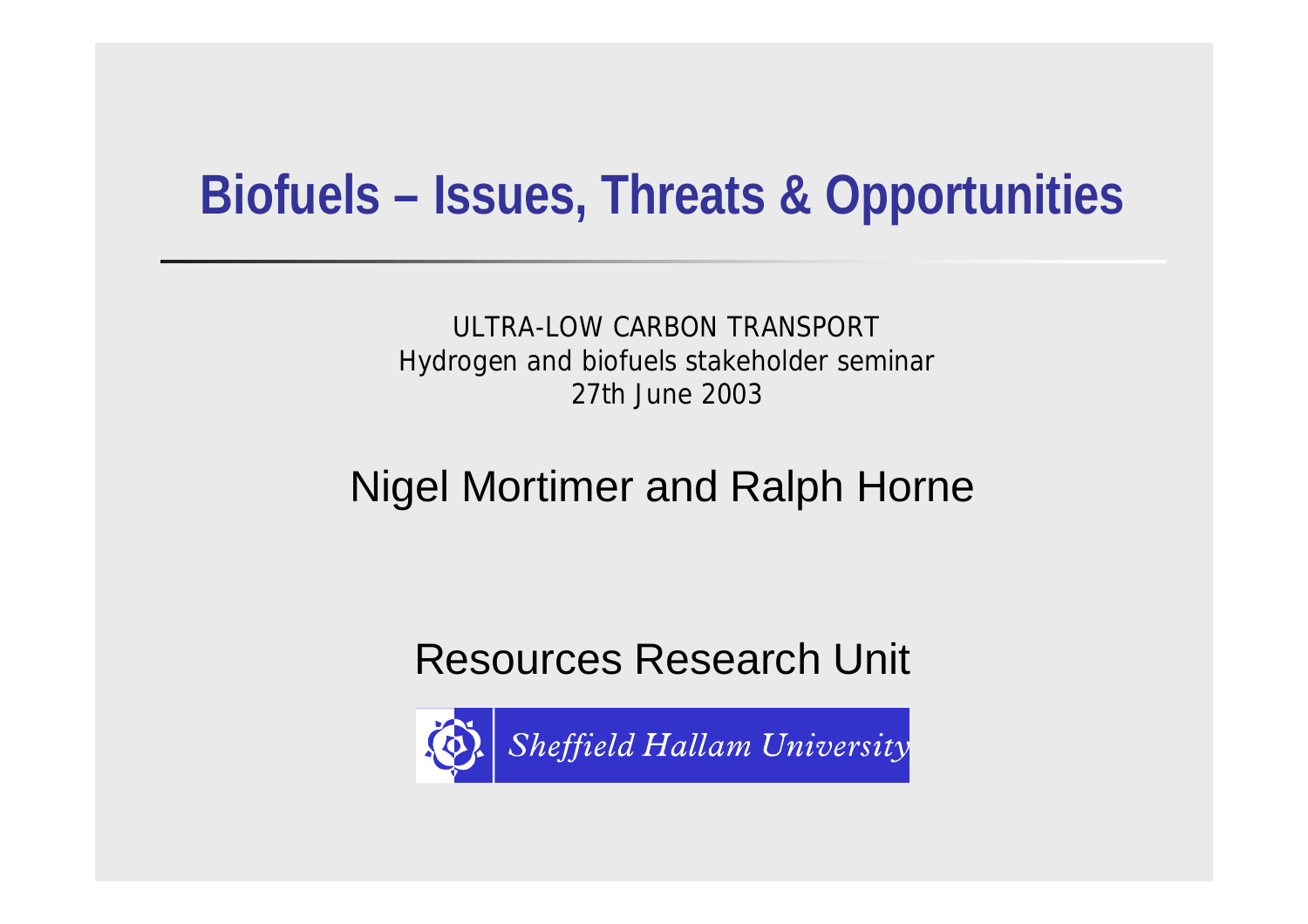# **EXISTING RESEARCH**

- net carbon (& total greenhouse gases) **n** biofuels:
	- **n** biodiesel from oilseed rape
		- recycled veg. oil
	- **Dioethanol from** sugar beet
		-
		- wheat
		- lignocellulosics
- **n** comparative fossil fuels:
	- **ultra low sulphur diesel**
	- unleaded petrol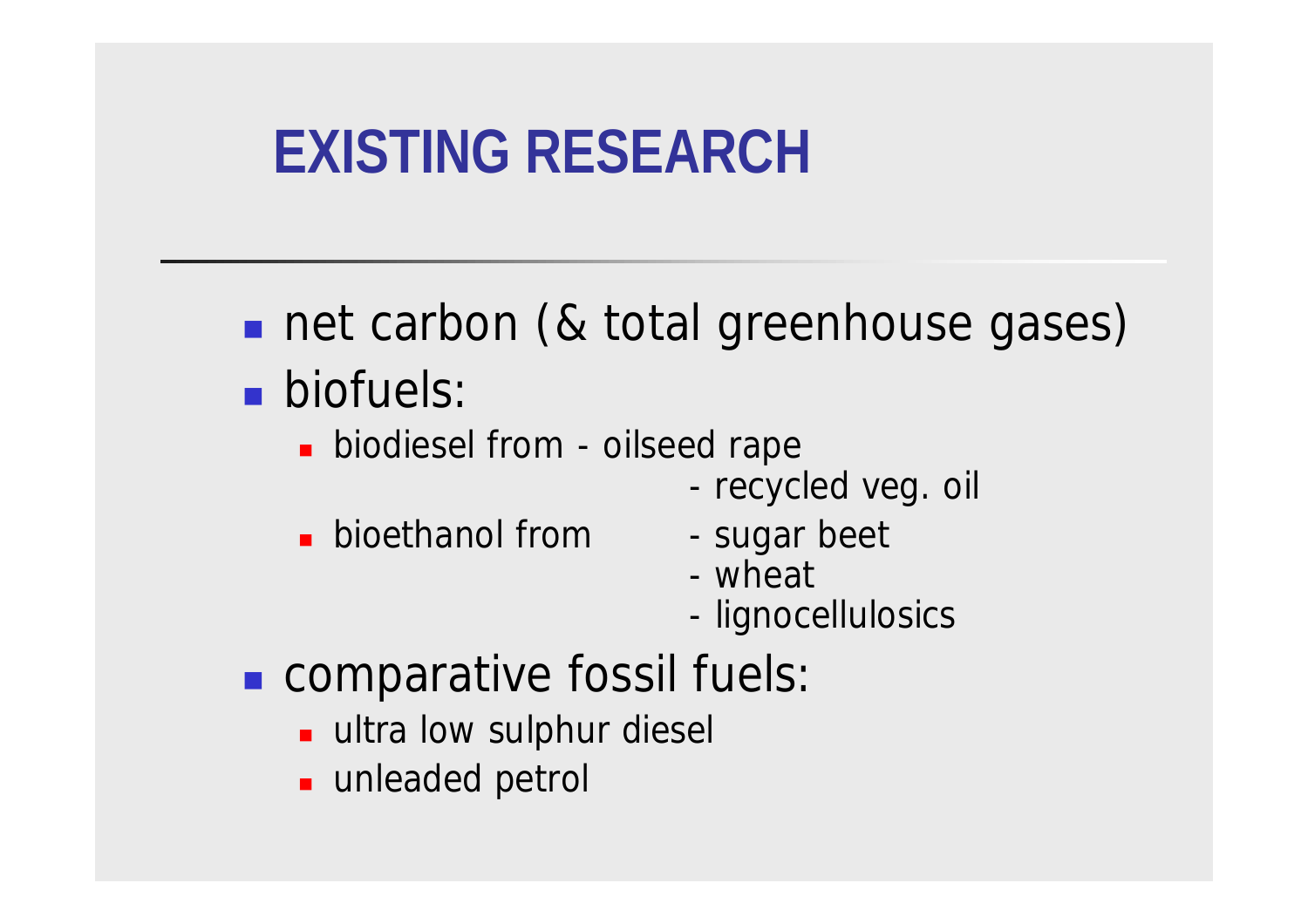# **NET CARBON EVALUATION**

- **n** flowcharts for actual or proposed practice:
	- **Diomass production**
	- **Exercise conversion technology**
- **n** realistic allocation procedures for by-products
- standard spreadsheet calculations
- **n** transparency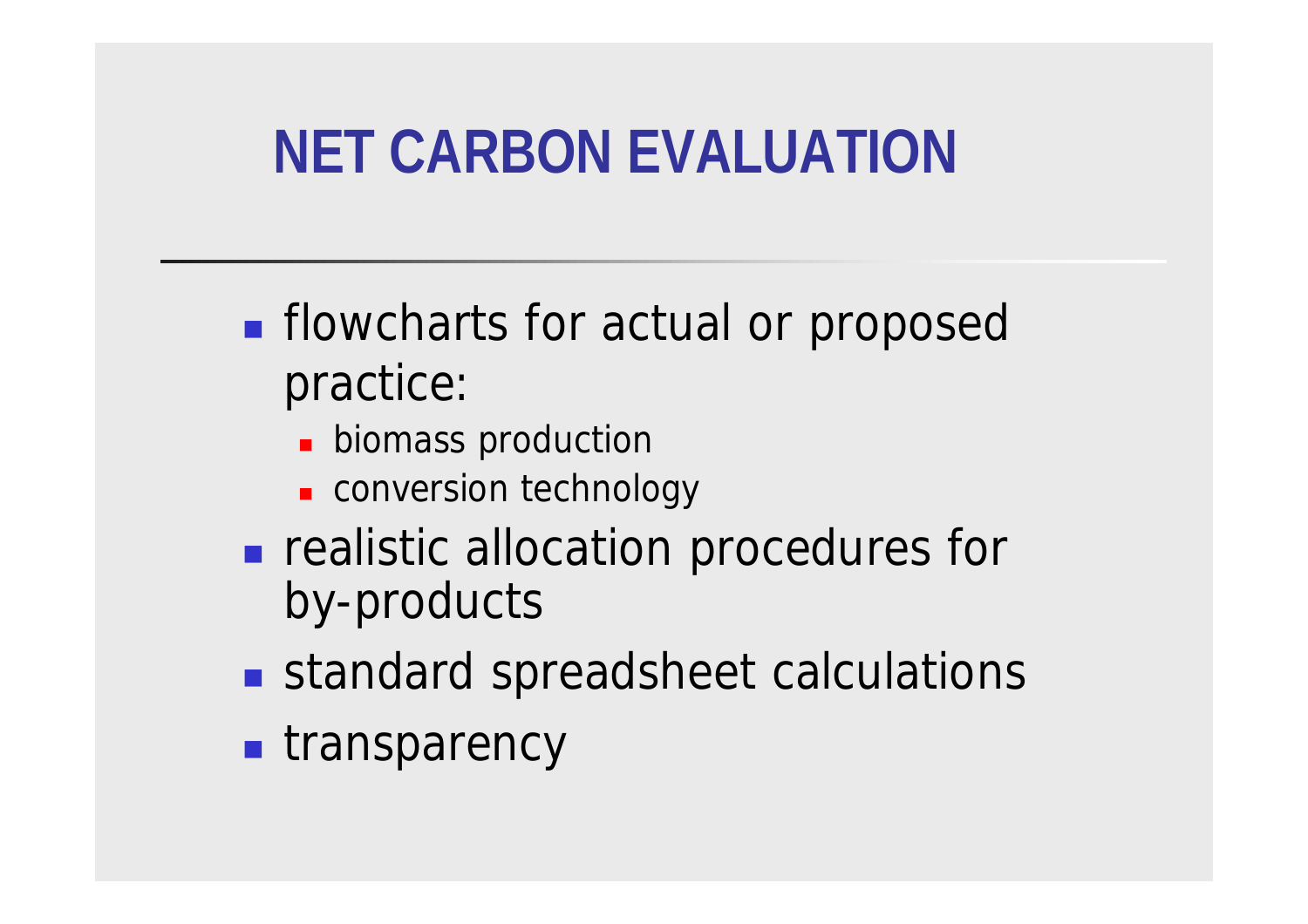### **NET CARBON SAVINGS FOR BIODIESEL**

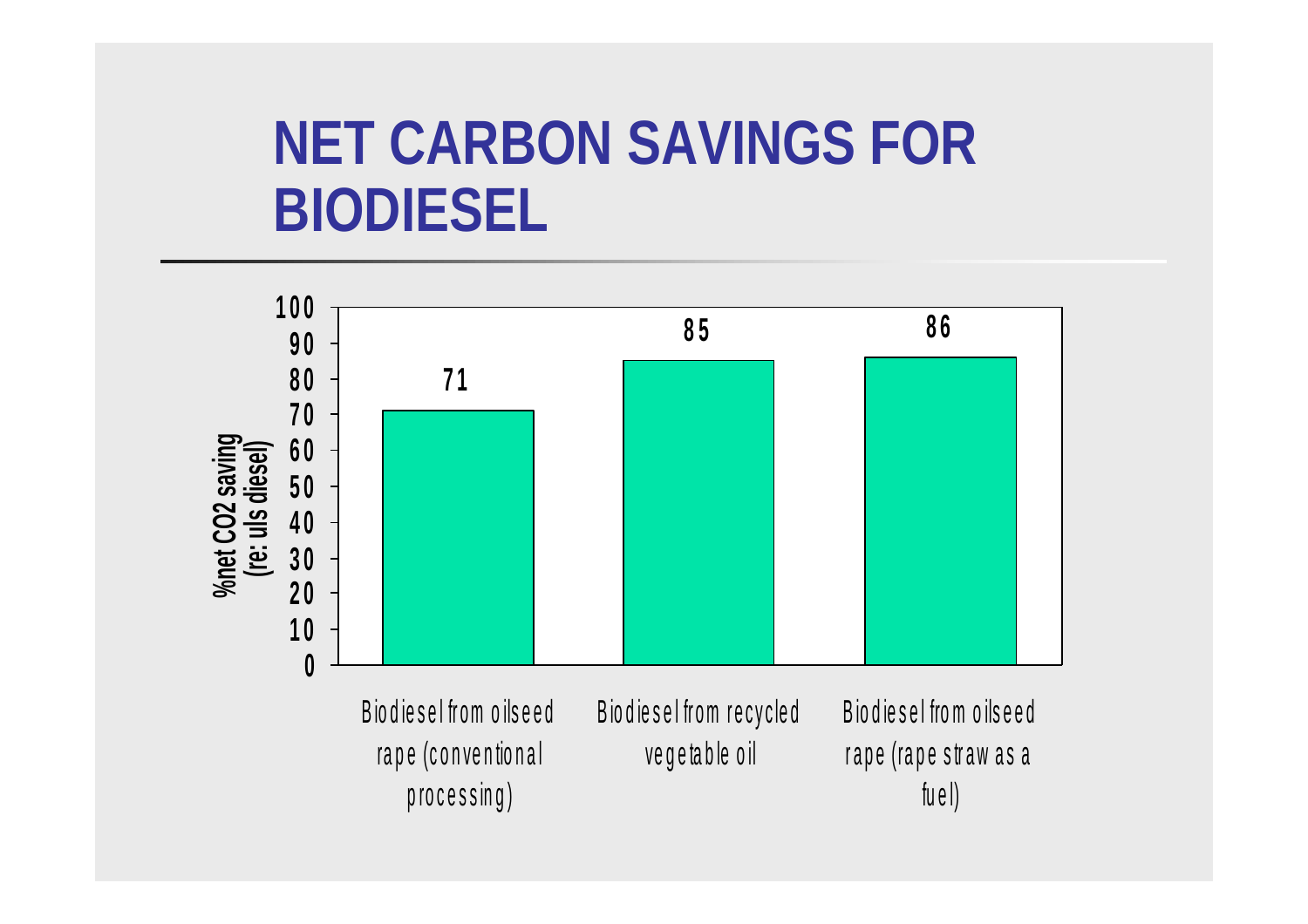### **NET CARBON SAVINGS FOR BIOETHANOL**